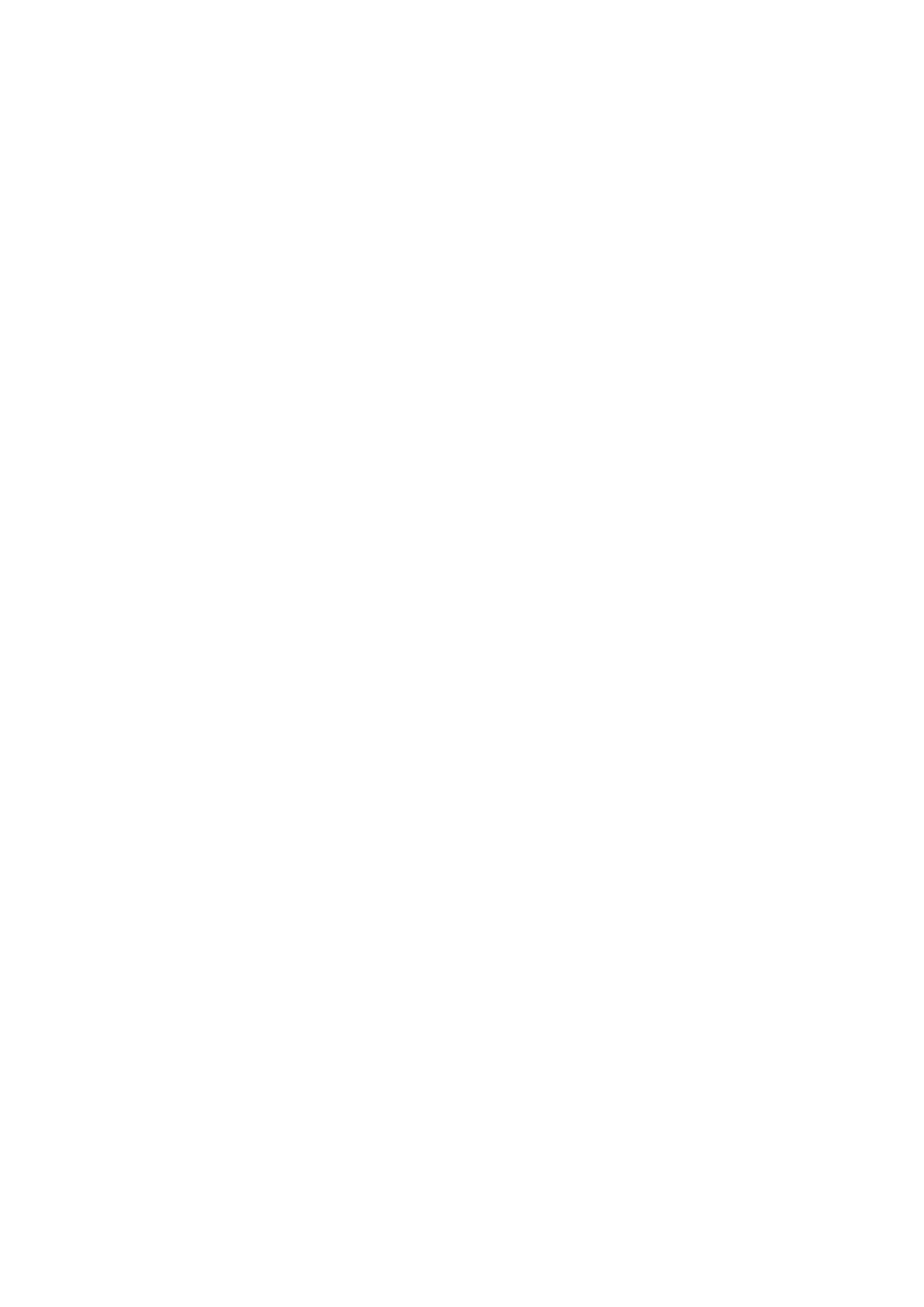|              | <b>ITEM TABLE OF CONTENTS</b>                                                                      | <b>PAGE</b> |
|--------------|----------------------------------------------------------------------------------------------------|-------------|
| 1            | Welcome                                                                                            | 5           |
| $\mathbf{2}$ | <b>Apologies</b>                                                                                   | 5           |
| 3            | <b>Declaration of Interest</b>                                                                     | 5           |
| 4            | <b>Confirmation of Minutes</b>                                                                     | 6           |
| 5            | <b>Leave of Absence</b>                                                                            | 6           |
| 6            | <b>Acknowledgements</b>                                                                            | 6           |
| 7            | <b>Petitions</b>                                                                                   | 6           |
| 8            | <b>Deputations</b>                                                                                 | 6           |
| 9            | <b>Public Forum</b>                                                                                | 6           |
| 10           | <b>Extraordinary Business</b>                                                                      | 6           |
| 11           | Devonport-Takapuna Local Board consultation feedback and input into<br>the Annual Budget 2022/2023 | 9           |
| 12           | <b>Consideration of Extraordinary Items</b>                                                        |             |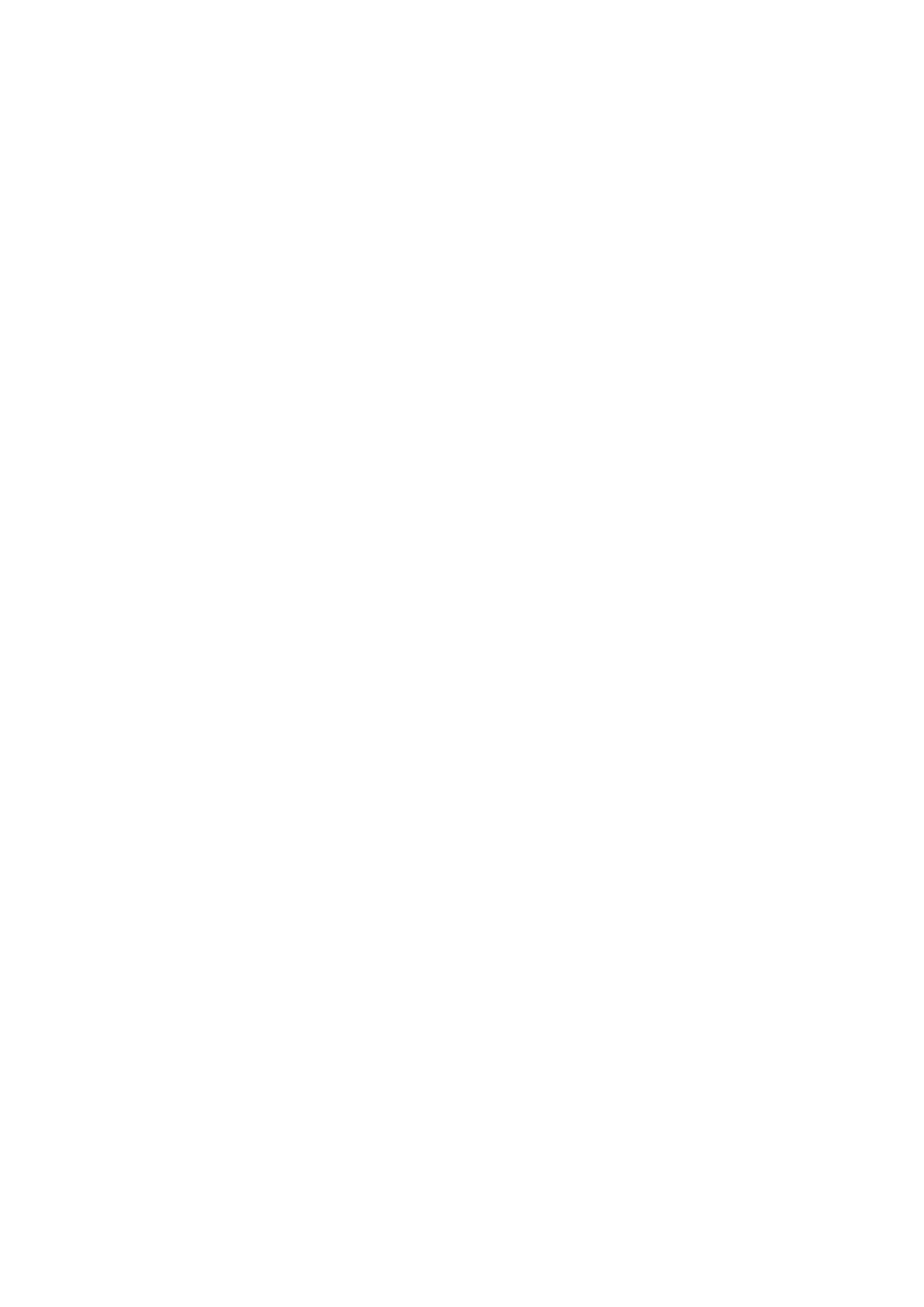

#### <span id="page-4-0"></span>**1 Welcome**

The meeting was opened with a karakia.

| Whakataka te hau ki te uru   | Cease o winds from the west      |
|------------------------------|----------------------------------|
| Whakataka te hau ki te tonga | Cease o winds from the south     |
| Kia mākinakina ki uta        | Bring calm breezes over the land |
| Kia mātaratara ki tai        | Bring calm breezes over the sea  |
| E hī ake ana te atakura      | And let the red-tipped dawn come |
| He tio                       | With a touch of frost            |
| He huka                      | A sharpened air                  |
| He hau hū                    | And promise of a glorious day.   |
| Tīhei mauri ora              |                                  |

#### <span id="page-4-1"></span>**2 Apologies**

At the close of the agenda no apologies had been received.

#### <span id="page-4-2"></span>**3 Declaration of Interest**

Members are reminded of the need to be vigilant to stand aside from decision making when a conflict arises between their role as a member and any private or other external interest they might have.

The Auckland Council Code of Conduct for Elected Members (the Code) requires elected members to fully acquaint themselves with, and strictly adhere to, the provisions of Auckland Council's Conflicts of Interest Policy. The policy covers two classes of conflict of interest:

- i. A financial conflict of interest, which is one where a decision or act of the local board could reasonably give rise to an expectation of financial gain or loss to an elected member
- ii. A non-financial conflict interest, which does not have a direct personal financial component. It may arise, for example, from a personal relationship, or involvement with a non-profit organisation, or from conduct that indicates prejudice or predetermination.

The Office of the Auditor General has produced guidelines to help elected members understand the requirements of the Local Authority (Member's Interest) Act 1968. The guidelines discuss both types of conflicts in more detail, and provide elected members with practical examples and advice around when they may (or may not) have a conflict of interest.

Copies of both the Auckland Council Code of Conduct for Elected Members and the Office of the Auditor General guidelines are available for inspection by members upon request.

Any questions relating to the Code or the guidelines may be directed to the Local Area Manager in the first instance.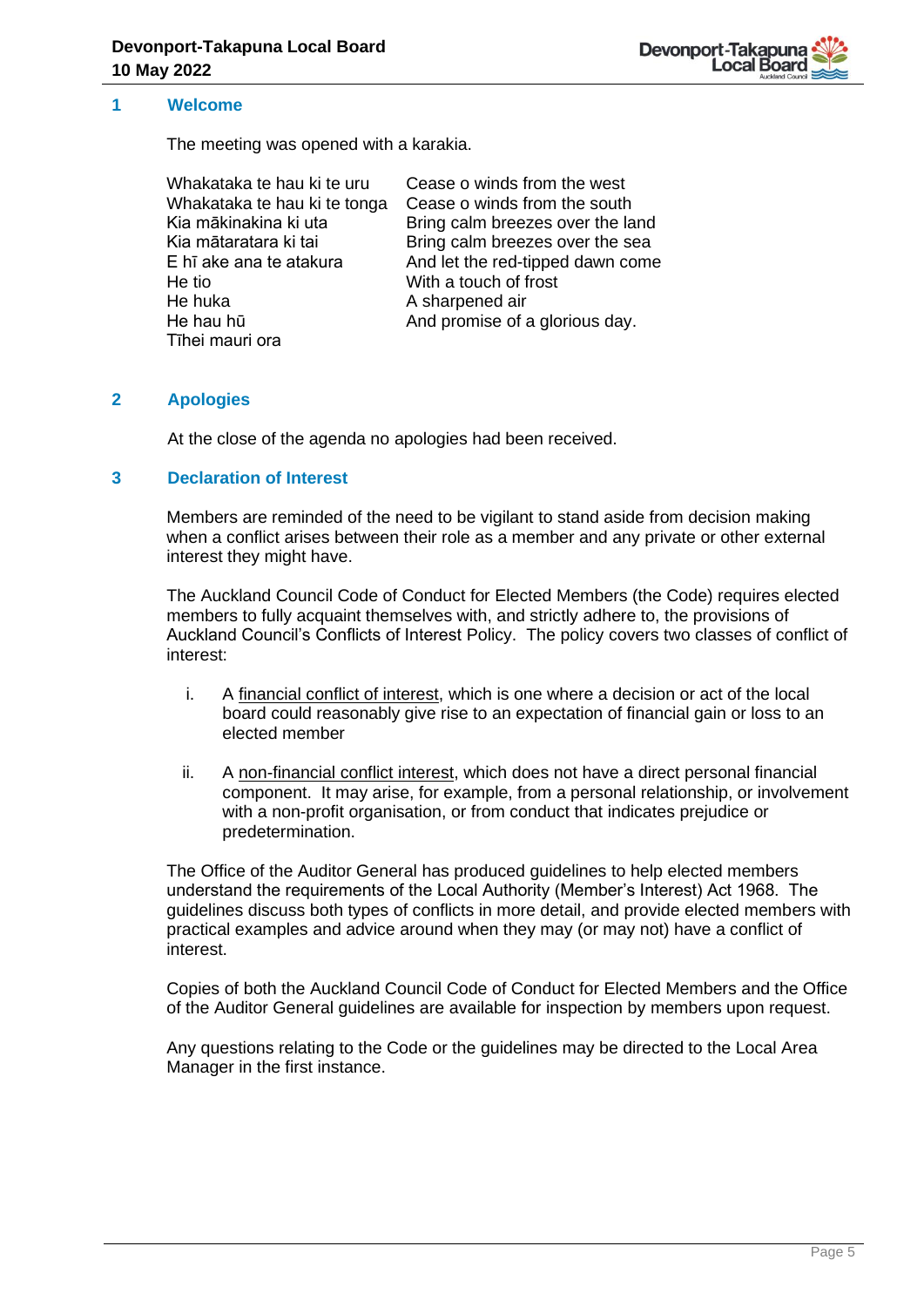#### <span id="page-5-0"></span>**4 Confirmation of Minutes**

That the Devonport-Takapuna Local Board:

a) confirm the ordinary minutes of its meeting, held on Tuesday, 19 April 2022, as true and correct.

#### <span id="page-5-1"></span>**5 Leave of Absence**

At the close of the agenda no requests for leave of absence had been received.

#### <span id="page-5-2"></span>**6 Acknowledgements**

At the close of the agenda no requests for acknowledgements had been received.

#### <span id="page-5-3"></span>**7 Petitions**

At the close of the agenda no requests to present petitions had been received.

#### <span id="page-5-4"></span>**8 Deputations**

Standing Order 7.7 provides for deputations. Those applying for deputations are required to give seven working days notice of subject matter and applications are approved by the Chairperson of the Devonport-Takapuna Local Board. This means that details relating to deputations can be included in the published agenda. Total speaking time per deputation is ten minutes or as resolved by the meeting.

At the close of the agenda no requests for deputations had been received.

#### <span id="page-5-5"></span>**9 Public Forum**

A period of time (approximately 30 minutes) is set aside for members of the public to address the meeting on matters within its delegated authority. A maximum of 3 minutes per item is allowed, following which there may be questions from members.

At the close of the agenda no requests for public forum had been received.

#### <span id="page-5-6"></span>**10 Extraordinary Business**

Section 46A(7) of the Local Government Official Information and Meetings Act 1987 (as amended) states:

"An item that is not on the agenda for a meeting may be dealt with at that meeting if-

- (a) The local authority by resolution so decides; and
- (b) The presiding member explains at the meeting, at a time when it is open to the public,-
	- (i) The reason why the item is not on the agenda; and
	- (ii) The reason why the discussion of the item cannot be delayed until a subsequent meeting."

Section 46A(7A) of the Local Government Official Information and Meetings Act 1987 (as amended) states: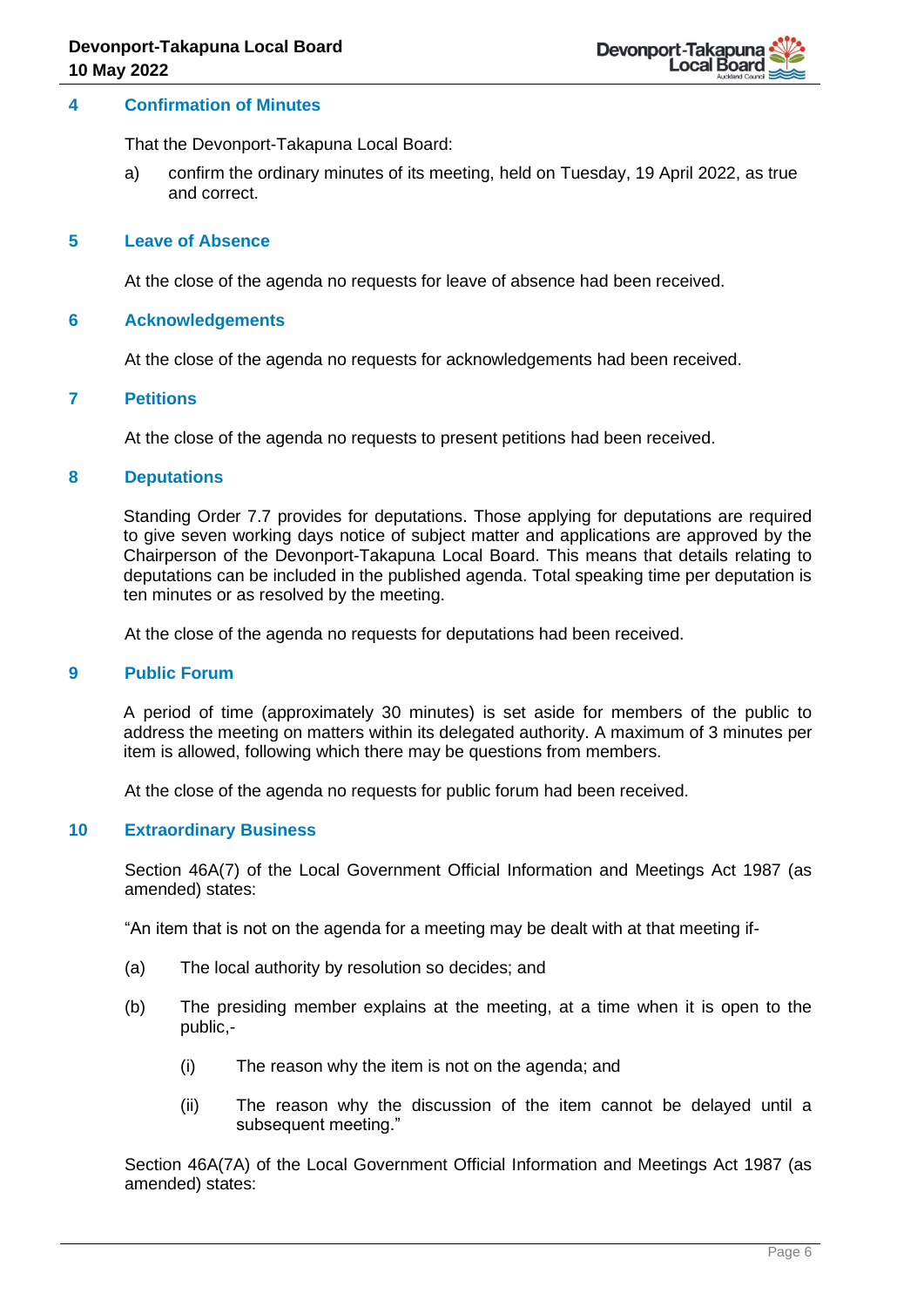"Where an item is not on the agenda for a meeting,-

- (a) That item may be discussed at that meeting if-
	- (i) That item is a minor matter relating to the general business of the local authority; and
	- (ii) the presiding member explains at the beginning of the meeting, at a time when it is open to the public, that the item will be discussed at the meeting; but
- (b) no resolution, decision or recommendation may be made in respect of that item except to refer that item to a subsequent meeting of the local authority for further discussion."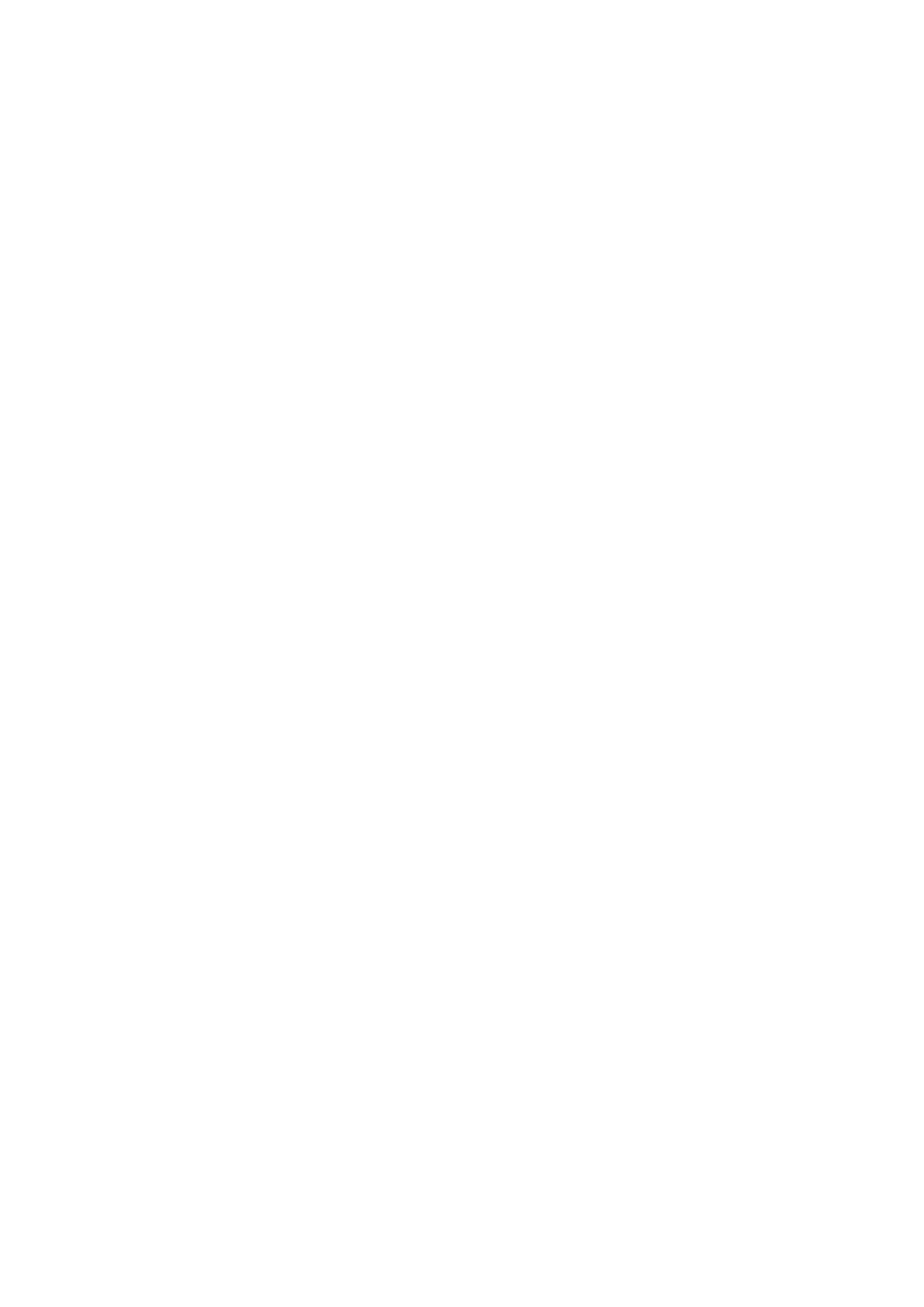

# <span id="page-8-0"></span>**Devonport-Takapuna Local Board consultation feedback and input into the Annual Budget 2022/2023**

**File No.:** CP2022/05811

# **Te take mō te pūrongo Purpose of the report**

- 1. To receive consultation feedback from the Devonport-Takapuna Local Board area on:
	- proposed priorities and activities for the Devonport-Takapuna Local Board Agreement 2022/2023.
	- regional topics for the Annual Budget 2022/2023.
- 2. To recommend any local matters to the Governing Body, that they will need to consider or make decisions on in the Annual Budget 2022/2023 process.
- 3. To provide input on the proposed regional topics in the Annual Budget 2022/2023.

# **Whakarāpopototanga matua Executive summary**

- 4. Local board agreements set out annual funding priorities, activities, budgets, levels of service, performance measures and initiatives for each local board area. Local board agreements for 2022/2023 will be included in the Council's Annual Budget 2022/2023.
- 5. Auckland Council publicly consulted from 28 February to 28 March 2022 to seek community views on the proposed Annual Budget 2022/2023. This included consultation on the Devonport-Takapuna Local Board's proposed priorities for 2022/2023 to be included in their local board agreement.
- 6. Auckland Council received 11,550 pieces of feedback in total across the region including 791 pieces of feedback from the Devonport-Takapuna local board area.
- 7. The Devonport-Takapuna Local Board held a Have Your Say meeting on Tuesday 8 March 2022. This meeting provided the opportunity for those attending to speak directly to elected members and ask questions on the consultation material. One submission was received from the attendee at this event.
- 8. Submissions were received from two local organisations, Takapuna Beach Business Association and Milford Resident Association.
- 9. Two submissions were also received from regional sporting organisations, Harbour Sport and Badminton North Harbour.
- 10. Across the Auckland Region eight submissions were received form mana whenua organisations. Ngāti Paoa Trust Board indicated an interest in the local board area and provided comment on the local board's priorities.
- 11. A summary of the feedback received from respondents is shown below:
	- 76% support for all or most of the local board priorities
	- 66% of responses support the proposed climate action targeted rate
	- 58% of responses support the proposal to manage budget pressures
	- 57% of responses support the proposal to prioritise operating expenditure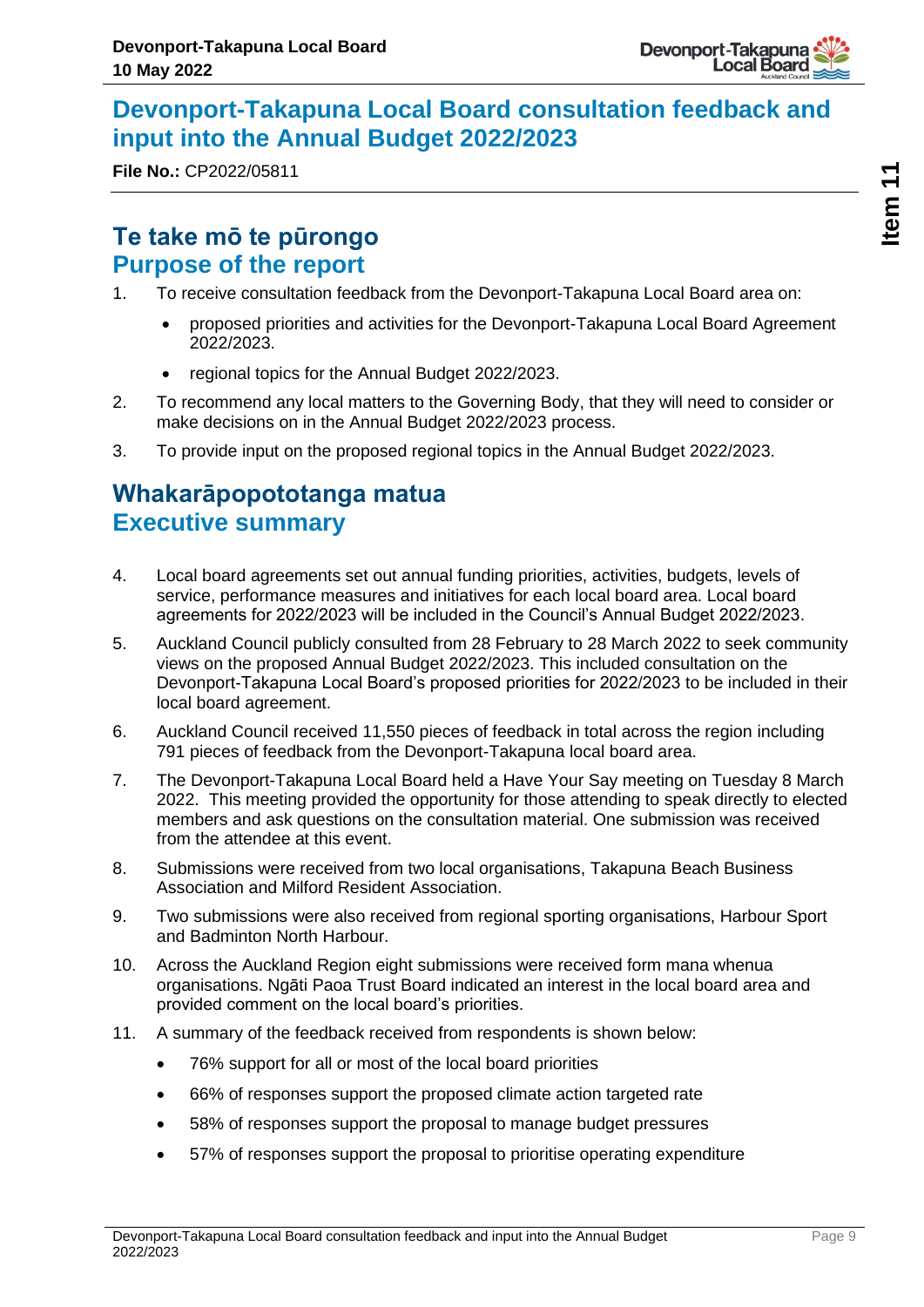- 56% of responses do not support the proposed standardisation of waste management in terms of changing to a region-wide rates funded model for refuse collection
- 12. In the Annual Budget process there are financial matters where local boards provide recommendations to the Governing Body, for consideration or decision-making. This includes:
	- proposed locally driven initiative capital projects outside local boards' decision-making responsibility
	- release of local board specific reserve funds
	- any local board advocacy initiatives.

The Governing Body will consider these items as part of the Annual Budget decision-making process in June 2022.

13. Local boards have a statutory responsibility to provide input into regional strategies, policies, plans, and bylaws. This report provides an opportunity for the local board to provide input on council's proposed Annual Budget 2022/2023

# **Ngā tūtohunga Recommendation/s**

That the Devonport-Takapuna Local Board:

- a) receive consultation feedback on the proposed Devonport-Takapuna Local Board priorities and activities for 2022/2023.
- b) receive consultation feedback on regional topics in the Annual Budget 2022/2023 from people and organisations based in the Devonport-Takapuna local board area
- c) provide input on regional topics in the proposed Annual Budget 2022/2023 to the Governing Body.
- d) provide its advocacy initiatives for the Annual Budget 2022/2023 to the Governing Body.

# **Horopaki Context**

- 14. Each financial year Auckland Council must have a local board agreement (as agreed between the Governing Body and the local board) for each local board area. The Devonport-Takapuna Local Board Agreement sets out how the Council will reflect the priorities in the Devonport-Takapuna Local Board Plan 2020 in respect to the local activities to be provided in the Devonport-Takapuna local board area and includes information relating to budgets, levels of service, and performance measures.
- 15. The local board agreements 2022/2023 will form part of the Auckland Council's Annual Budget 2022/2023.
- 16. Auckland Council publicly consulted from 28 February to 28 March 2022 to seek community views on the proposed Annual Budget 2022/2023, as well as local board priorities and proposed activities to be included in the local board agreement 2022/2023.
- 17. Due to the impacts of the ongoing COVID-19 global pandemic, significant pressure has been placed upon the council's financial position. This has created significant flow on effects for the council's proposed Annual Budget 2022/2023.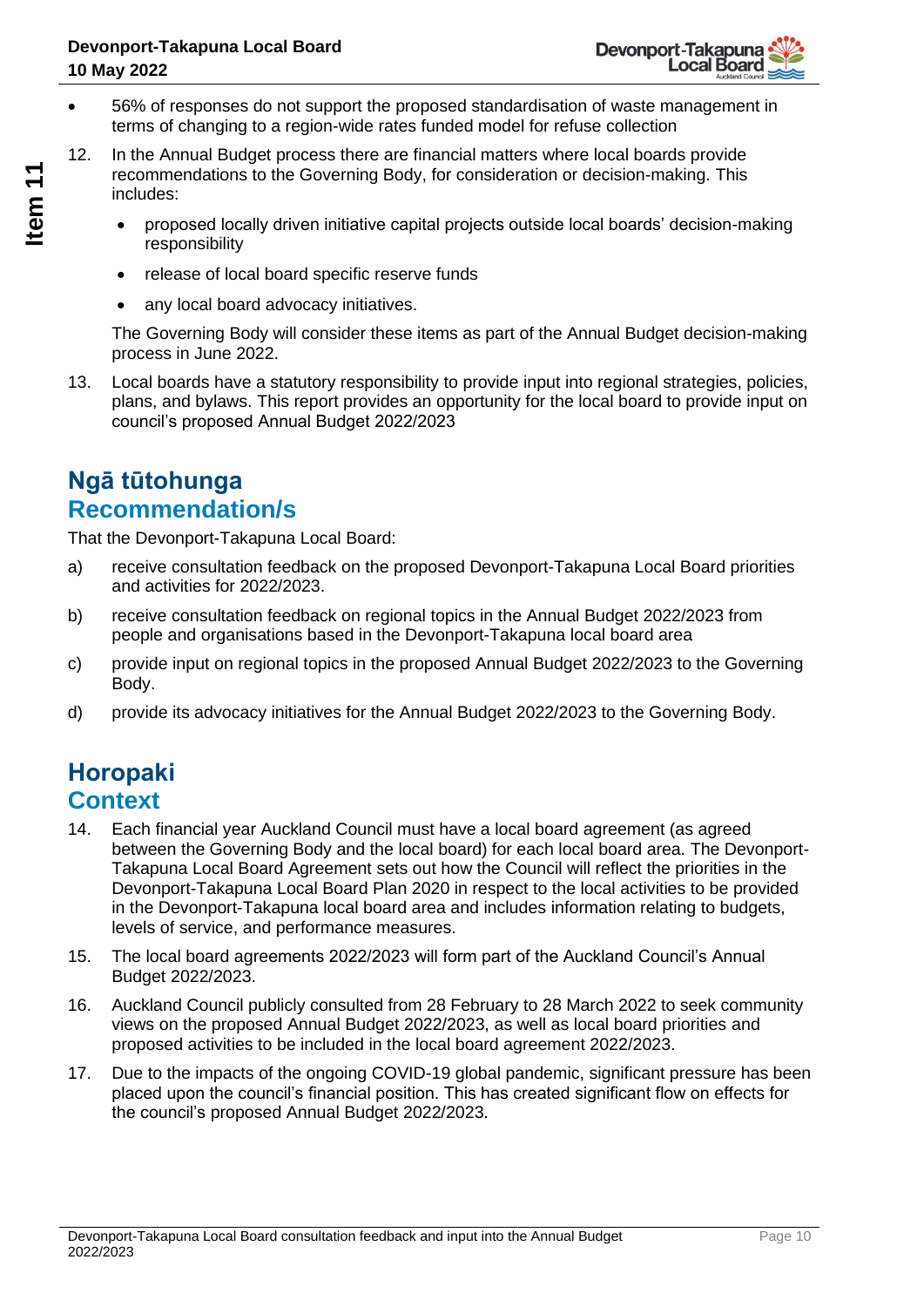

# **Tātaritanga me ngā tohutohu Analysis and advice**

- 18. This report includes analysis of consultation feedback, any local matters to be recommended to the Governing Body and seeks input on regional topics in the proposed Annual Budget 2022/2023.
- 19. The feedback submission for all local boards can be found at the following link: <https://akhaveyoursay.aucklandcouncil.govt.nz/submissions-annual-budget-2022-2023>

### **Consultation feedback overview**

- 20. As part of the public consultation Auckland Council used a variety of methods and channels to reach and engage a broad cross section of Aucklanders to gain their feedback and input into regional and local topics.
- 21. In total, Auckland Council received feedback 11,550 pieces of feedback in the consultation period. This feedback was received through:
	- written feedback 9,464 online or hard copy forms, emails, or letters
	- in person 2,086 pieces of feedback through online Have Your Say events, or independently managed phone interviews. All events (except one which didn't have any attendees) were moved to an online platform or cancelled due to the red Covid-19 traffic light setting.

### **Feedback received on the Devonport-Takapuna Local Board's priorities for 2022/2023**

- 22. The Devonport-Takapuna Local Board consulted on the following priorities for 2022/2023:
	- continuing support of our community and local businesses as they operate in a challenging COVID-19 landscape by funding community partners and business improvement districts (BIDs) to deliver a range of events and activities that enhance social wellbeing and boost economic development.
	- continuing to fund environmental initiatives such as the pest free coordinator roles, parks volunteers and Wairau Estuary restoration programmes
	- completing renewals of play equipment and infrastructure on our local parks and reserves including the constructing of the new toilet at the Tonkin Road end of Sunnynook Park Tonkin
	- Takapuna Beach Reserve toilet block which will include a fully accessible Changing Places room and other key planning documents, in particular the Local Parks Management Plan and the Greenways Plan refresh.
- 23. 489 submissions were received on Devonport-Takapuna Local Board's priorities for 2022/2023. Most local respondents supported all (36%) or most (40%) of the proposed local board priorities.

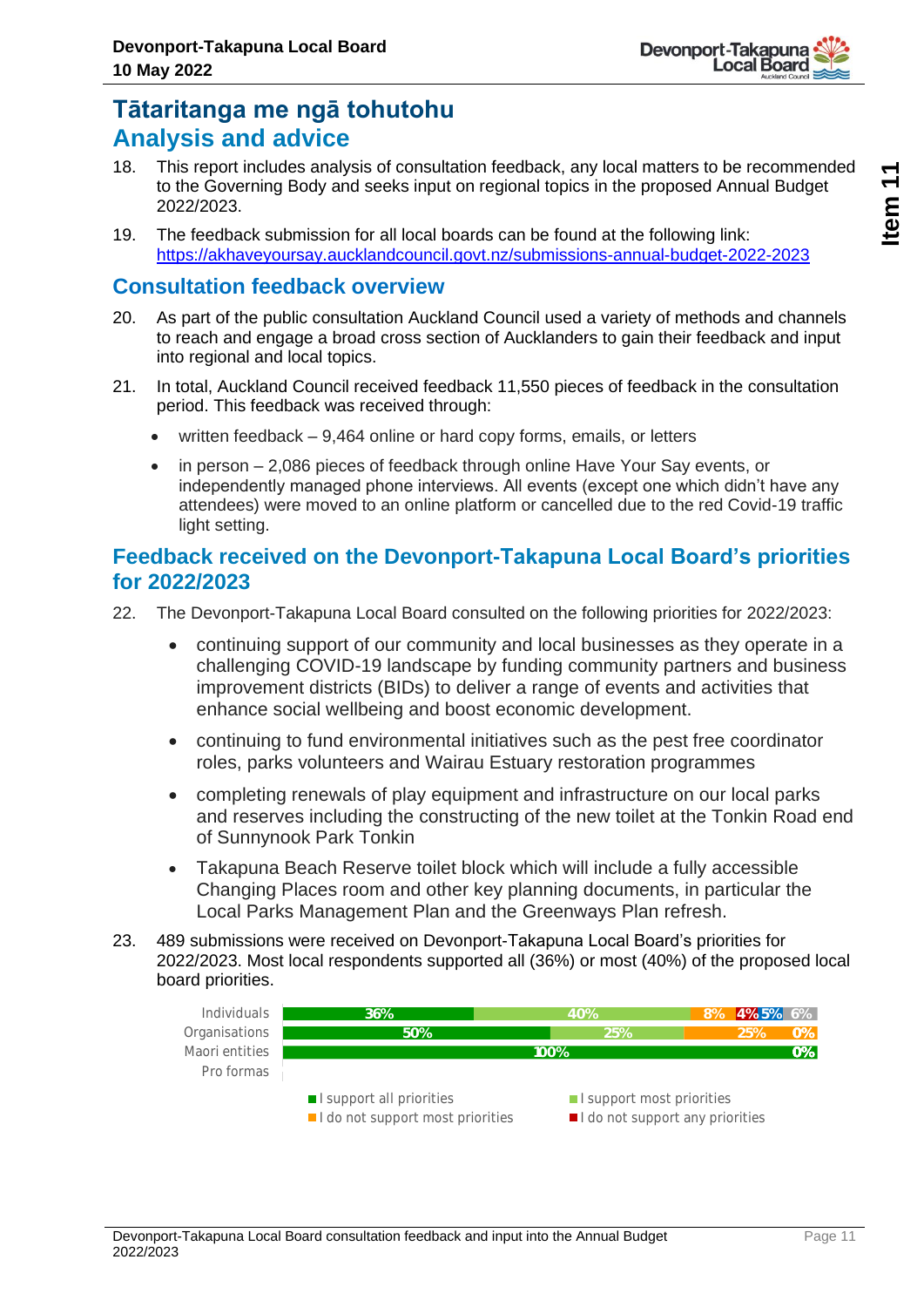

24. Consultation feedback on local board priorities will be considered by the local board when approving their local board agreement between 21-23 June 2022.

# **Information on submitters**

25. The tables and graphs below indicate the demographic categories people identified with. This information only relates to those submitters who provided demographic information.



### **Key themes**

#### **Key themes**

- 26. Key themes of note across the feedback received (through written, in-person and social media channels) included:
	- support for initiatives that protect and enhance the environment, particularly water quality
	- support for the provision and maintenance of parks, playgrounds, and recreation facilities
	- support for community and arts organisation working to provide services and programmes in the area
	- support for improved infrastructure enabling walking and cycling opportunities
	- concern about potential increase in rates
	- priority to be given to essential or core services
	- concern regarding investment in events as these are seen as nice to haves

Feedback received on other local topics included:

- support for more investment in sport facilities and sporting organisations, and the improvement or enhancement of green spaces including planting more trees
- support for the conclusion of the review of community services in Takapuna leading to improved library and community facilities to meet current and future needs
- support for initiatives that help local business recovery and that attract visitors and investment to the area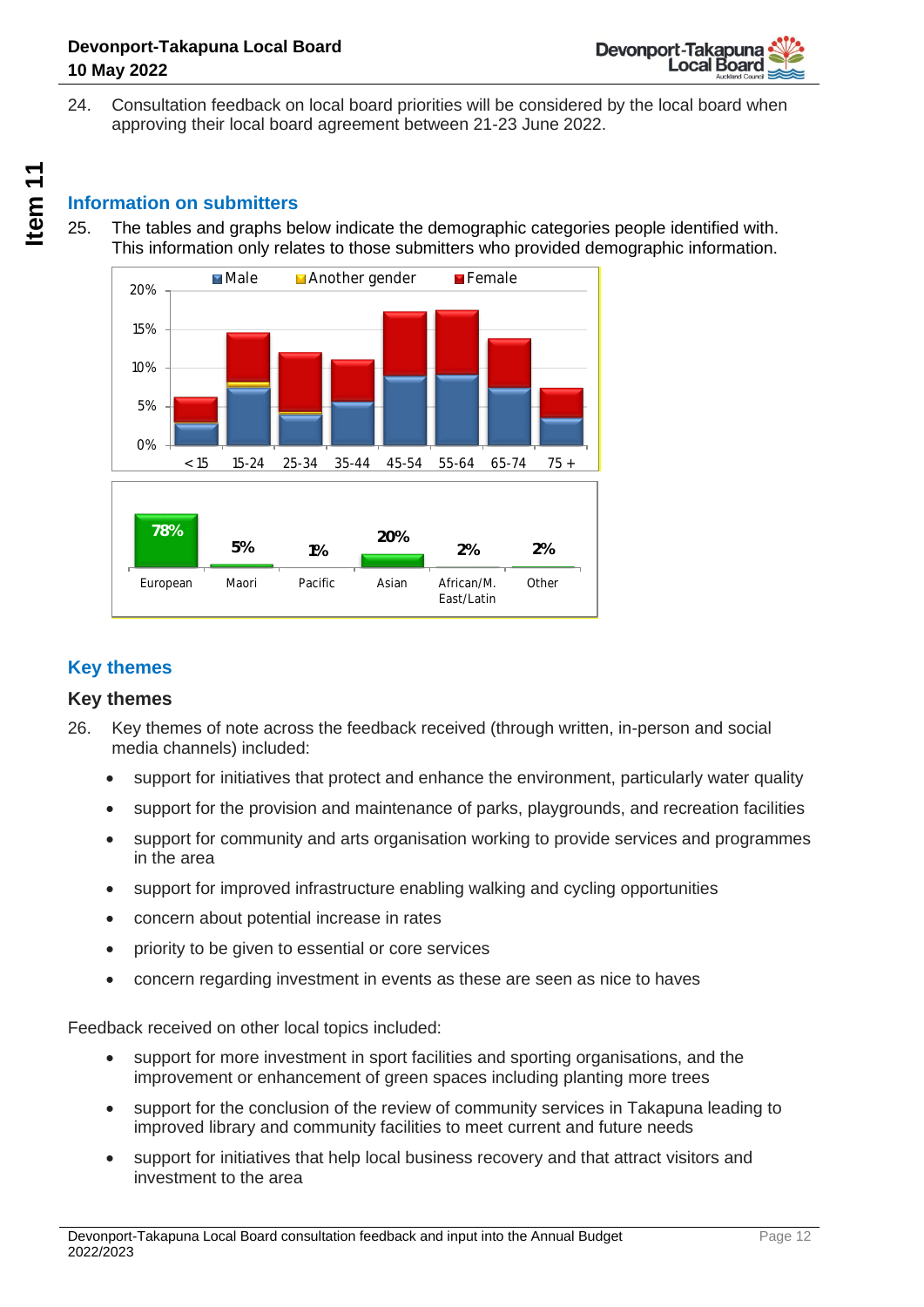

- concern about potential increase in rates, including any additional targeted rates
- concern regarding lack of progress on the Lake Road project including provision of parking and safer cycleways
	- concern regarding road safety including provision of safe cycleways, traffic calming measures and speed reductions around schools

#### **Requests for local funding**

27. There were no requests for funding for specific projects through the Annual Budget 2022/2023 consultation.

### **Overview of feedback received on regional topics in the Annual Budget 2022/2023 from the Devonport-Takapuna Local Board area**

- 28. The proposed Annual Budget 2022/2023 sets out Auckland Council's priorities and how to pay for them. Consultation on the proposed Annual Budget asked submitters to respond to four key questions on:
	- 1. Climate
	- 2. Budget Pressures
	- 3. Operating Spending Prioritisation
	- 4. Waste Service Standardisation
- 29. The submissions received from the Devonport-Takapuna Local Board area on these key issues are summarised below, along with an overview of any other areas of feedback on regional proposals with a local impact.

#### **Key Question 1: Climate**

- 30. Aucklanders were asked about a proposed climate action package which will be funded by a targeted rate. The climate action package includes investments in low-carbon public transport, active walking and cycling networks; and urban ngahere (forest) canopy cover.
- 31. This is proposed to be funded through \$574 million from a targeted rate over the next 10 years as well additional funding from government co-funding.
- 32. The graphs below give an overview of the responses from the Devonport-Takapuna Local Board area.



#### **Key themes**

33. Key themes of note across the feedback received included:

#### **Support**

• we must act now, delays are unacceptable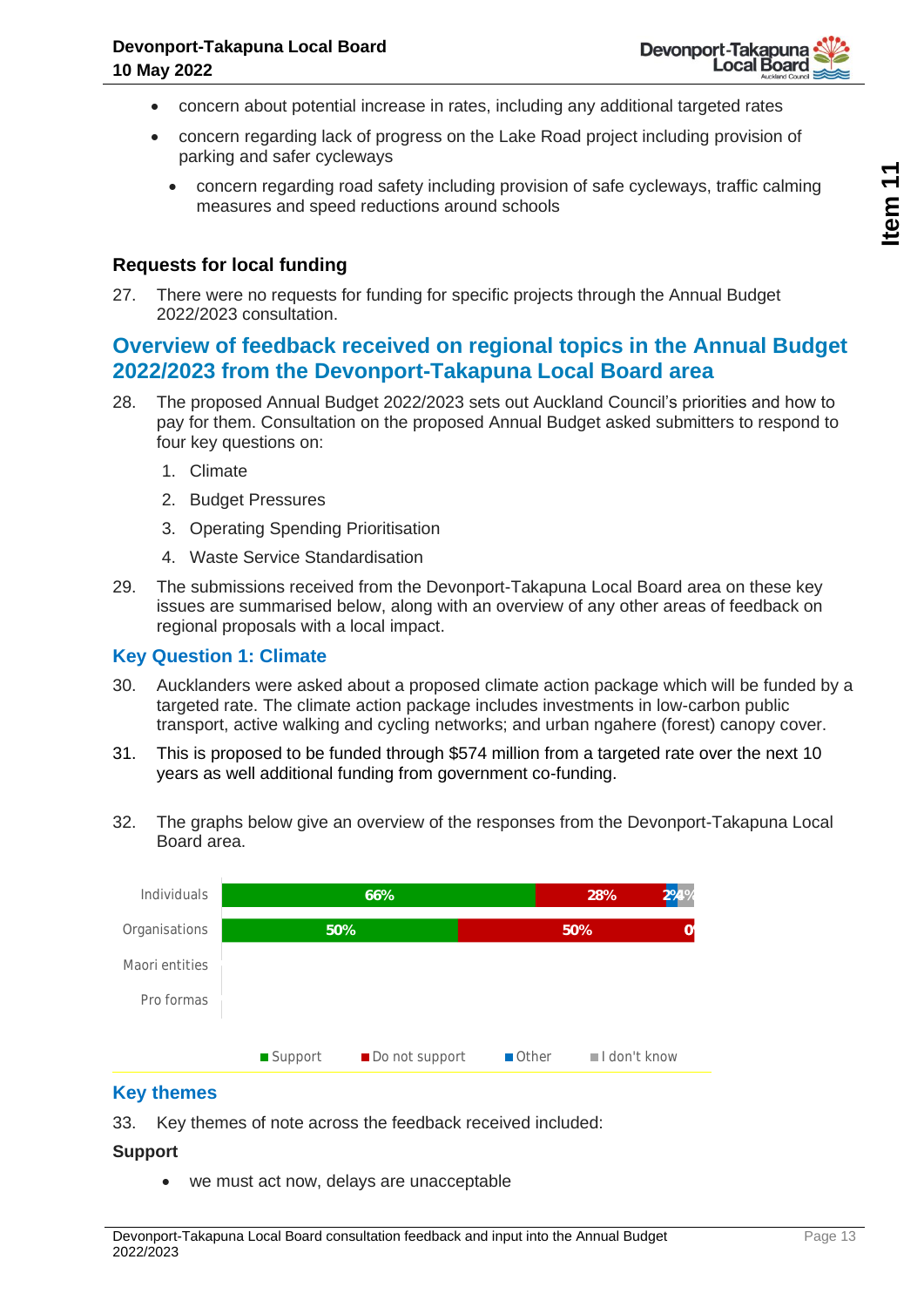- the proposal is affordable and supports council's climate plan and commitments to reduce emissions
- transport initiatives will be of benefit to residents in this local board area.

#### **Do not support**

- this is another tax when people are already struggling. Any expenditure required should be found within existing budgets
- effects of climate change not proven; we can do little to make any difference
- council should not be funding this, should be a central government function

### **Key Question 2: Budget Pressures**

- 34. Aucklanders were asked about a range of levers proposed to manage on-going budget pressures. Council is forecasting a budget shortfall of \$85 million for 2022/2023 compared to what was budgeted for in the 10-year Budget 2021-2031. This is due to on-going impacts of COVID-19 on revenue and growing inflationary pressure.
- 35. A range of levers are proposed to manage the budget pressures including:
	- Using the Government's Better Off support package funding
	- Changing the timing of some capital spending
	- Implementing cost reductions in the form of efficiency savings and a potential reduction in some services
	- Keeping the previously agreed general rates increase of 3.5 per cent for 2022/2023 and;
	- Continuing work on the sale or long-term lease of non-strategic assets as required.
- 36. The graphs below give an overview of the responses from the Devonport-Takapuna Local Board area.

| Individuals    |           | 58%            |       | 20%           | 6%<br>16%                   |  |
|----------------|-----------|----------------|-------|---------------|-----------------------------|--|
| Organisations  |           | 50%            | $0\%$ | 50%           |                             |  |
| Maori entities |           |                |       |               |                             |  |
| Pro formas     |           |                |       |               |                             |  |
|                |           |                |       |               |                             |  |
|                | ■ Support | Do not support |       | <b>■Other</b> | $\blacksquare$ I don't know |  |

- 37. Points of note across the feedback received included:
	- council should live within its means
	- it is a good opportunity to review how council does things
	- support the use of different levers but too little information to fully understand effectiveness of each or impacts on local services and facilities
	- no further rates increase after 2022/2023
	- internal costs must be managed better before taking on any additional debt
- 38. Since consultation, further reduction in revenue caused by the COVID-19 omicron outbreak and rising interest and inflation costs has compounded budget pressures.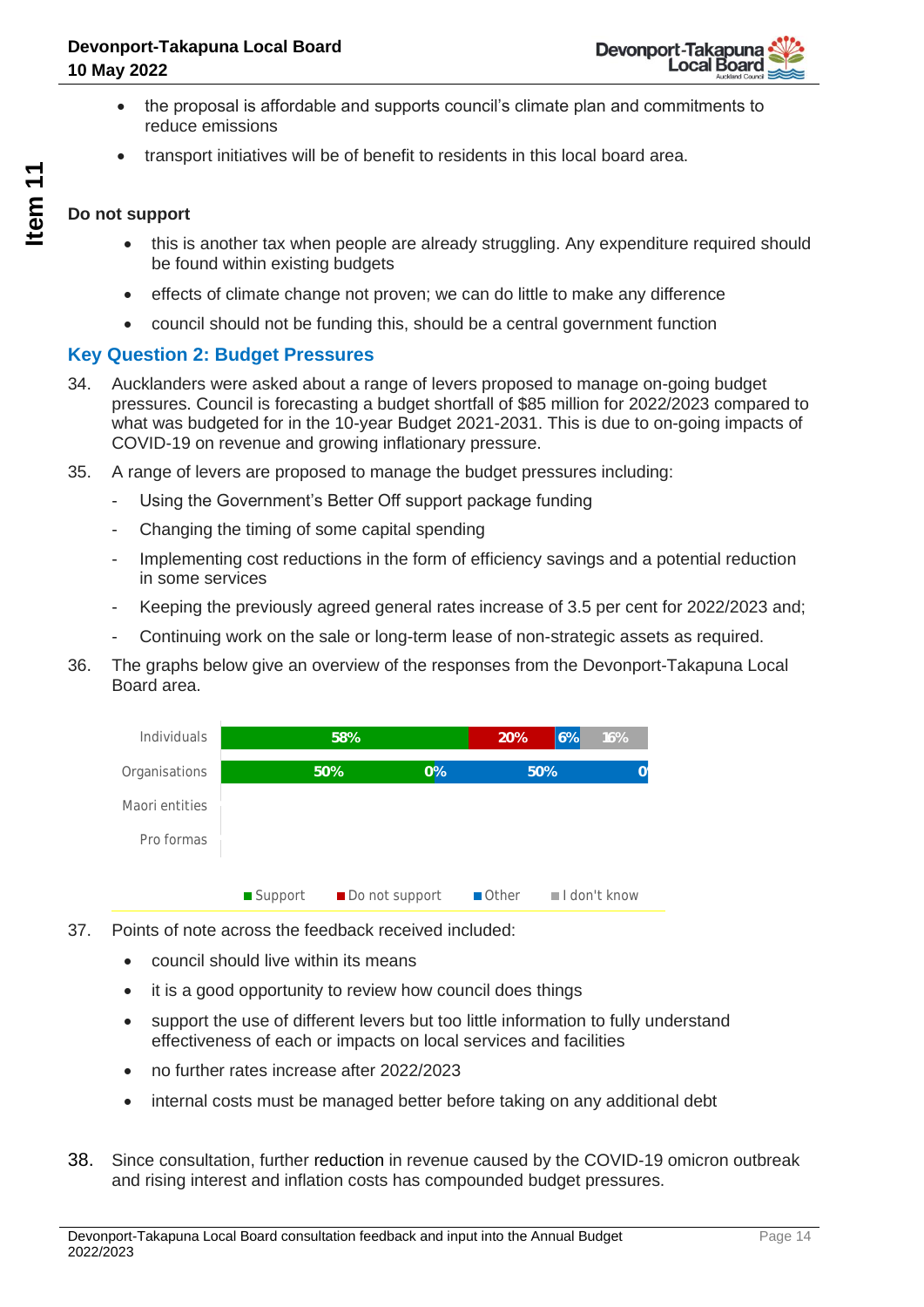

39. Local Board Chairs attended a Finance and Performance Committee workshop outlining the increased pressures and a briefing was held for all local board members.

### **Key Question 3: Operating Spending Prioritisation**

- 40. Aucklanders were asked to provide feedback on a proposal that would see council prioritise operating spending to help manage on-going budget pressures. A set of criteria to be used when making decisions about cost reductions, including those that could reduce, stop, or change some services, was proposed.
- 41. The proposal involves implementing \$15 million of additional permanent cost reductions in the form of efficiency saving and low-priority service reductions across the group in 2023/2024, growing to \$30 million per annum from 2024/2025 onwards.
- 42. The graphs below give an overview of the responses from the Devonport-Takapuna Local Board area.

| <b>Individuals</b> | 58%       |                | 20%   | 6%                   | 16% |                             |
|--------------------|-----------|----------------|-------|----------------------|-----|-----------------------------|
| Organisations      |           | 50%            | $0\%$ | 50%                  |     |                             |
| Maori entities     |           |                |       |                      |     |                             |
| Pro formas         |           |                |       |                      |     |                             |
|                    |           |                |       |                      |     |                             |
|                    | ■ Support | Do not support |       | $\blacksquare$ Other |     | $\blacksquare$ I don't know |

- 43. Key points of note across the feedback received included:
	- council should always be prioritising operating spending
	- priority should be given to critical projects, delays may incur additional costs
	- council must make internal efficiencies before anything else
	- not enough detail on what any cuts or reduction in service would look like
	- short sighted to defer major infrastructure project that the city needs

#### **Key Question 4: Waste Service Standardisation**

- 44. Aucklanders were asked about a proposal to standardise waste services and charges across Auckland. The proposal would involve a move to a region-wide rates funded refuse collection service and see a choice of three bin sizes (with different pricing for each) to accommodate different household needs.
- 45. Auckland Council are also proposing to include standardising which properties can opt-out of waste management services and charges across Auckland.
- 46. The graphs below give an overview of the responses from the Devonport-Takapuna Local Board area.

#### **Q4A Standardising waste management. PAYT or region wide rates funded refuse collection service with a choice of bin size.**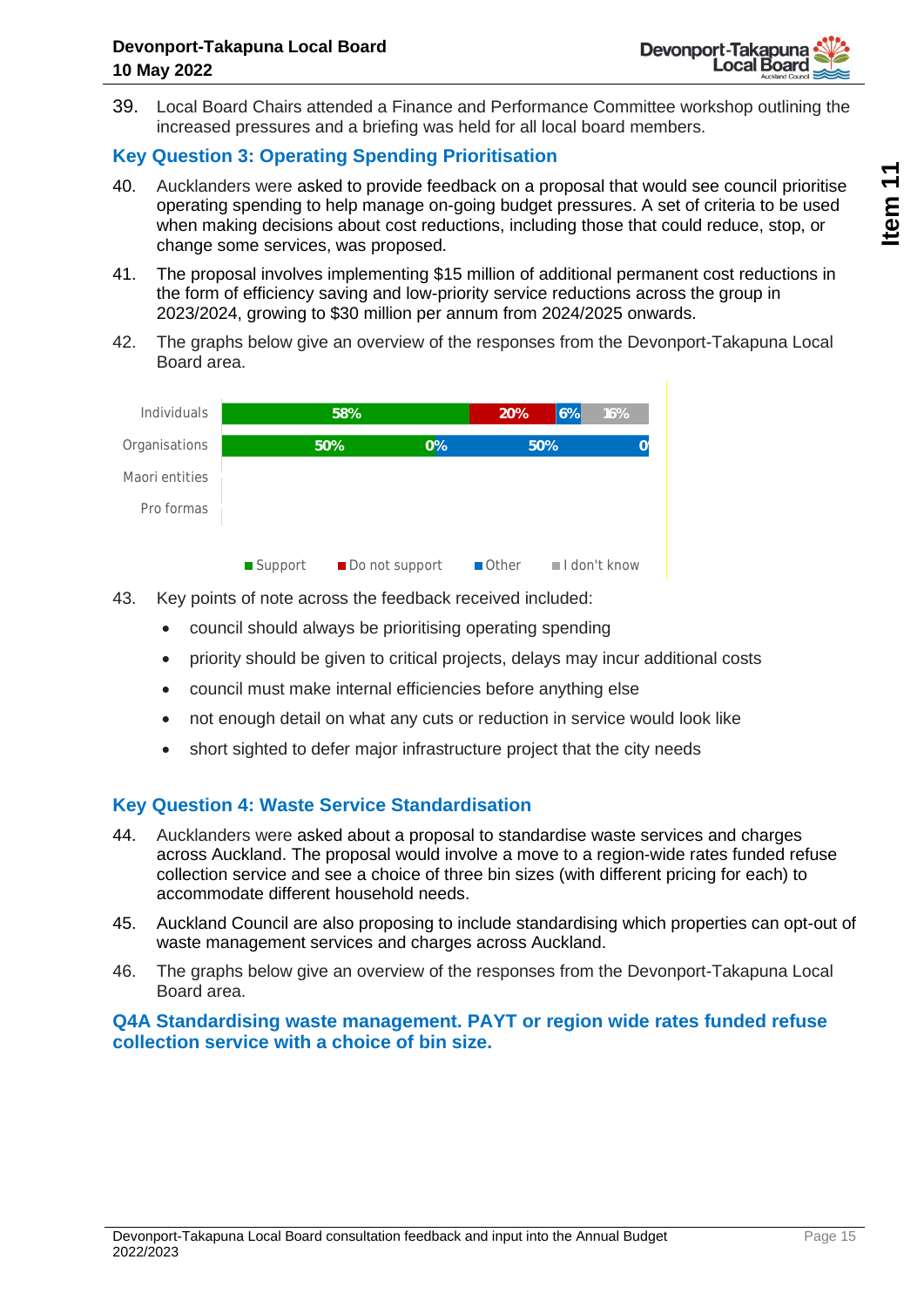

#### Key themes

47. Key themes of note across the feedback received included:

Support (prefer rates funded system)

- reduces likelihood of illegal dumping
- reduces emissions by having fewer refuse collection trucks
- ease, no requirement to buy tags or rubbish bags

Do not support (prefer PAYT system)

- reduces choice on how waste collection is managed and paid for
- no incentive to manage waste effectively
- will be more expensive for those on fixed income or who actively manage waste

### **Q4B Standardising waste management: Opt-out rules**

| <b>Proposal</b>                                                                                                | <b>Support</b> | Do not<br><b>support</b> | <b>Other</b> | Don't<br>know |
|----------------------------------------------------------------------------------------------------------------|----------------|--------------------------|--------------|---------------|
| Standardising the opt-out rules for residential<br>multi-unit development (10 or more)                         | 203 (43%)      | 111 (24%)                | 9(2%)        | 144 (31%)     |
| Standardising the opt out rules for residential<br>and lifestyle properties with between two and<br>nine units | 186 (41%)      | 104 (22%)                | 9(2%)        | 158 (35%)     |
| Standardising the opt out rules for non-<br>residential properties                                             | 186 (41%)      | 98 (22%)                 | 8(2%)        | 157 (35%)     |
| Apply a minimum base charge to every<br>separately used or inhabited part of a<br>property                     | 148 (33%)      | 145 (32%)                | 10(2%)       | 150 (33%)     |

### **Other feedback**

- 48. Aucklanders were asked what is important to them and if they had any feedback on any other issues.
	- general support for increased local board decision making over local community services
	- general support for the Tūpuna Maunga Authority Operational Plan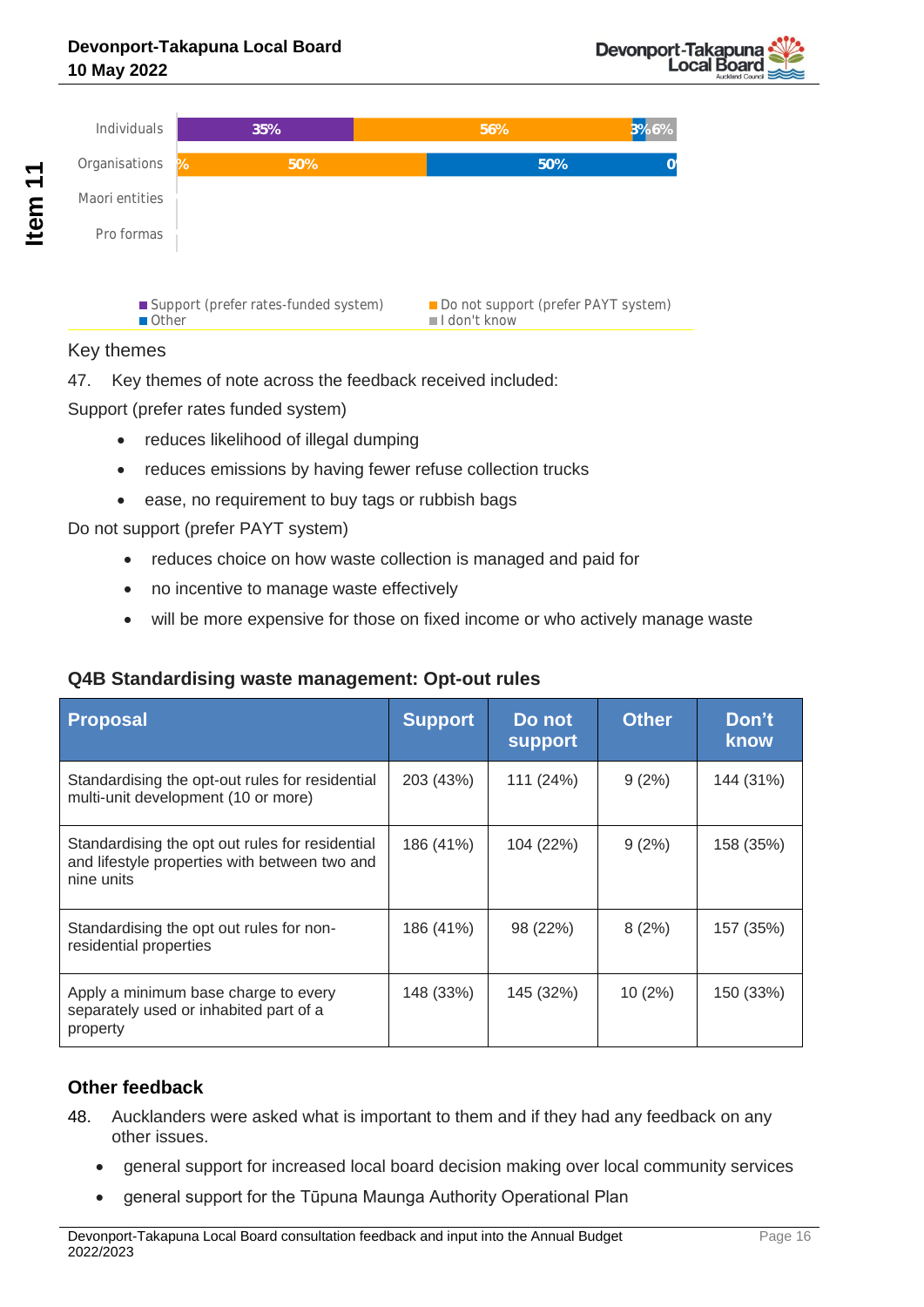

### **Local board advocacy**

- 49. Local boards are requested to provide approved advocacy initiatives which considers the consultation feedback above. This allows the Finance and Performance Committee to consider these advocacy items when making recommendations on the Annual Budget 2022/2023 to the Governing Body in June.
- 50. The advocacy initiatives approved by the local board will be included as an appendix to the 2022/2023 Local Board Agreement

# **Local board input on regional topics in the Annual Budget 2022-2023**

51. Local boards have a statutory responsibility for identifying and communicating the interests and preferences of the people in its local board area in relation to Auckland Council's strategies, policies, plans, and bylaws, and any proposed changes to be made to them. This report provides an opportunity for the local board to provide input on council's proposed Annual Budget 2022/2023.

# **Tauākī whakaaweawe āhuarangi**

### **Climate impact statement**

- 52. The decisions recommended in this report are part of the Annual Budget 2022/2023 and local board agreement process to approve funding and expenditure over the next year.
- 53. Projects allocated funding through this Annual Budget process will all have varying levels of potential climate impact associated with them. The climate impacts of projects Auckland Council chooses to progress, are all assessed carefully as part of council's rigorous reporting requirements.

# **Ngā whakaaweawe me ngā tirohanga a te rōpū Kaunihera Council group impacts and views**

54. The Annual Budget 2022/2023 is an Auckland Council Group document and will include budgets at a consolidated group level. Consultation items and updates to budgets to reflect decisions and new information may include items from across the group.

### **Ngā whakaaweawe ā-rohe me ngā tirohanga a te poari ā-rohe Local impacts and local board views**

- 55. The local board's decisions and feedback are being sought in this report. The local board has a statutory role in providing its feedback on regional plans.
- 56. Local boards play an important role in the development of the council's Annual Budget. Local board agreements form part of the Annual Budget. Local board nominees have also attended Finance and Performance Committee workshops on the Annual Budget

# **Tauākī whakaaweawe Māori Māori impact statement**

- 57. Many local board decisions are of importance to and impact on Māori. Local board agreements and the Annual Budget are important tools that enable and can demonstrate the council's responsiveness to Māori.
- 58. Local board plans, developed in 2020 through engagement with the community including Māori, form the basis of local board area priorities. There is a need to continue to build relationships between local boards and iwi, and the wider Māori community.
- 59. Analysis provided of consultation feedback received on the proposed Annual Budget includes submissions made by mana whenua and the wider Māori community who have interests in the rohe / local board area.